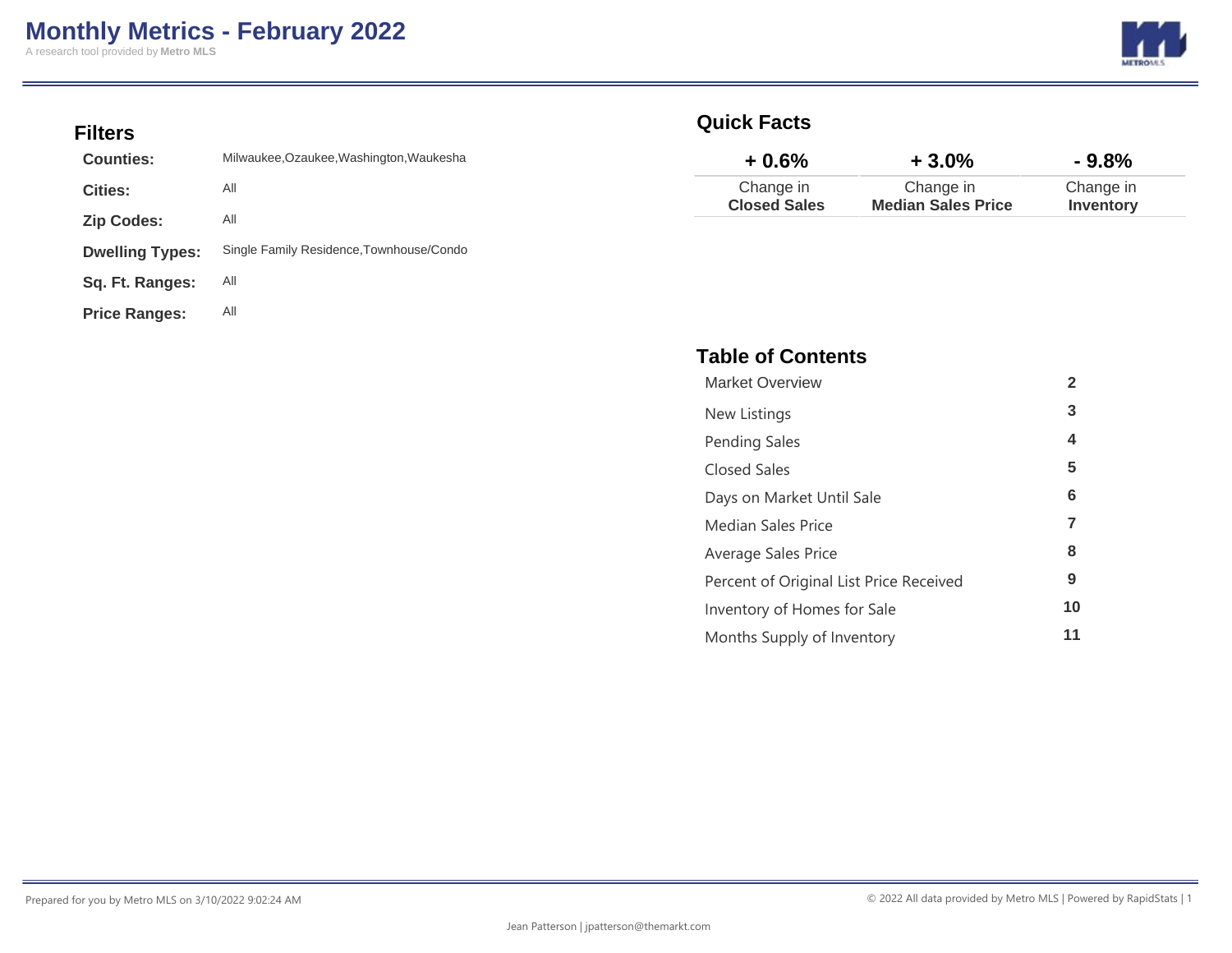# **Market Overview - February 2022**

Key market metrics for the current month and year-to-date figures



| <b>Key Metrics</b>                                       | <b>Historical Sparklines</b>                         | 2-2021    | 2-2022    | $+/-$    | <b>YTD 2021</b> | <b>YTD 2022</b> | $+/-$   |
|----------------------------------------------------------|------------------------------------------------------|-----------|-----------|----------|-----------------|-----------------|---------|
| <b>New Listings</b>                                      | $2 - 2019$<br>$2 - 2020$<br>$2 - 2021$<br>$2 - 2022$ | 1,212     | 1,393     | $+14.9%$ | 2,490           | 2,610           | $+4.8%$ |
| <b>Pending Sales</b>                                     | $2 - 2019$<br>$2 - 2021$<br>$2 - 2020$<br>$2 - 2022$ | 442       | 455       | $+2.9%$  |                 |                 |         |
| <b>Closed Sales</b>                                      | $2 - 2020$<br>$2 - 2021$<br>$2 - 2022$<br>$2 - 2019$ | 965       | 971       | $+0.6%$  | 2,005           | 1,985           | $-1.0%$ |
| Days on Market Until Sale                                | $2 - 2019$<br>$2 - 2020$<br>$2 - 2021$<br>$2 - 2022$ | 37        | 30        | $-18.9%$ | 34              | 31              | $-8.8%$ |
| <b>Median Sales Price</b>                                | $2 - 2019$<br>$2 - 2020$<br>$2 - 2021$<br>$2 - 2022$ | \$247,500 | \$255,000 | $+3.0%$  | \$247,000       | \$250,000       | $+1.2%$ |
| <b>Average Sales Price</b>                               | $2 - 2021$<br>$2 - 2019$<br>$2 - 2020$<br>$2 - 2022$ | \$291,474 | \$320,174 | $+9.9%$  | \$294,870       | \$313,948       | $+6.5%$ |
| <b>Percent of Original List Price</b><br><b>Received</b> | $2 - 2019$<br>$2 - 2020$<br>$2 - 2021$<br>$2 - 2022$ | 99.1%     | 99.7%     | $+0.6%$  | 98.7%           | 98.9%           | $+0.3%$ |
| <b>Inventory of Homes for Sale</b>                       | $2 - 2019$<br>$2 - 2021$<br>$2 - 2020$<br>$2 - 2022$ | 2,368     | 2,135     | $-9.8%$  |                 |                 |         |
| <b>Months Supply of Inventory</b>                        | $2 - 2019$<br>$2 - 2020$<br>$2 - 2021$               | 2.5       | 2.2       | $-10.4%$ |                 |                 |         |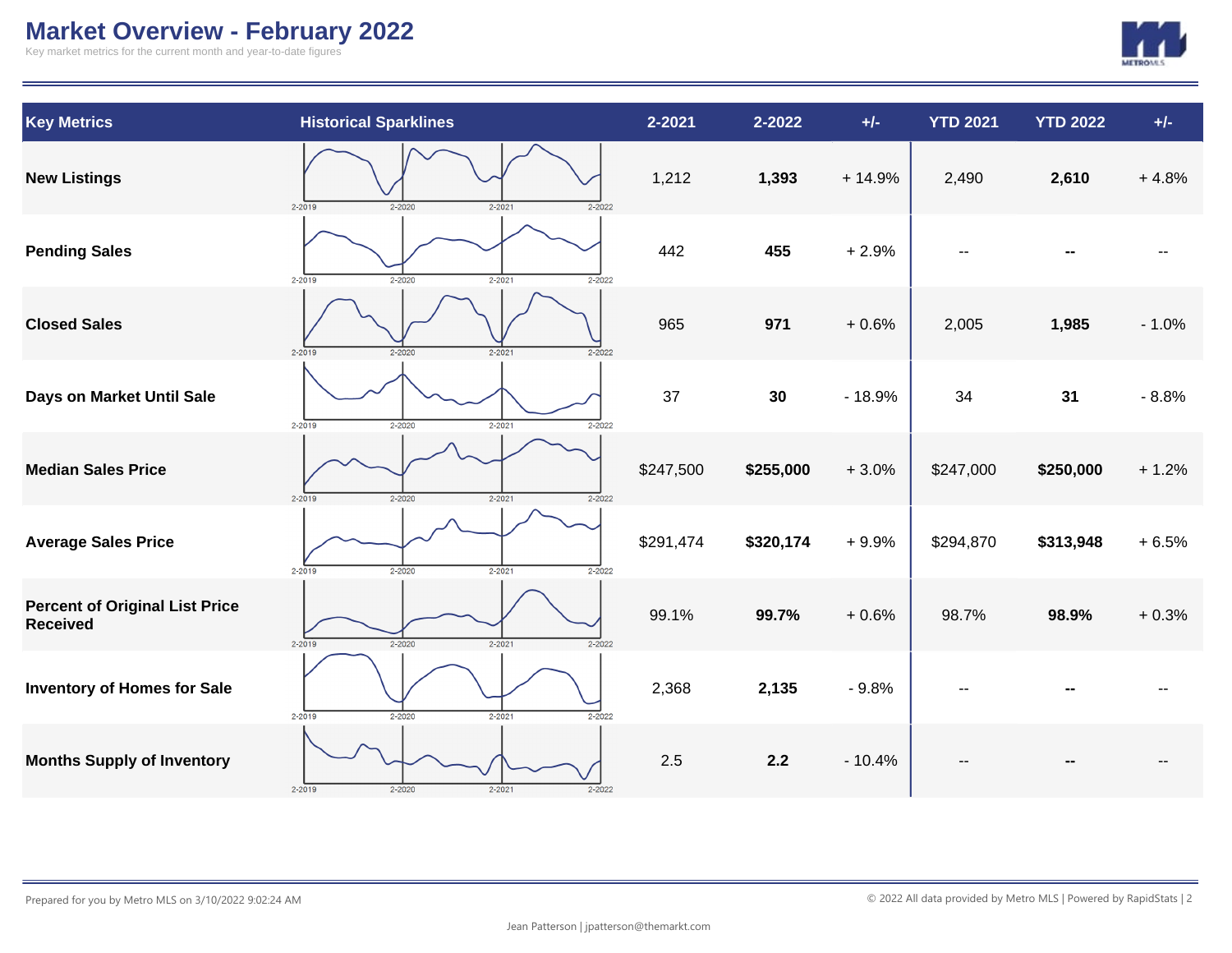# **New Listings - February 2022**

The number of listings that are new during the month.





#### **Historical New Listings**

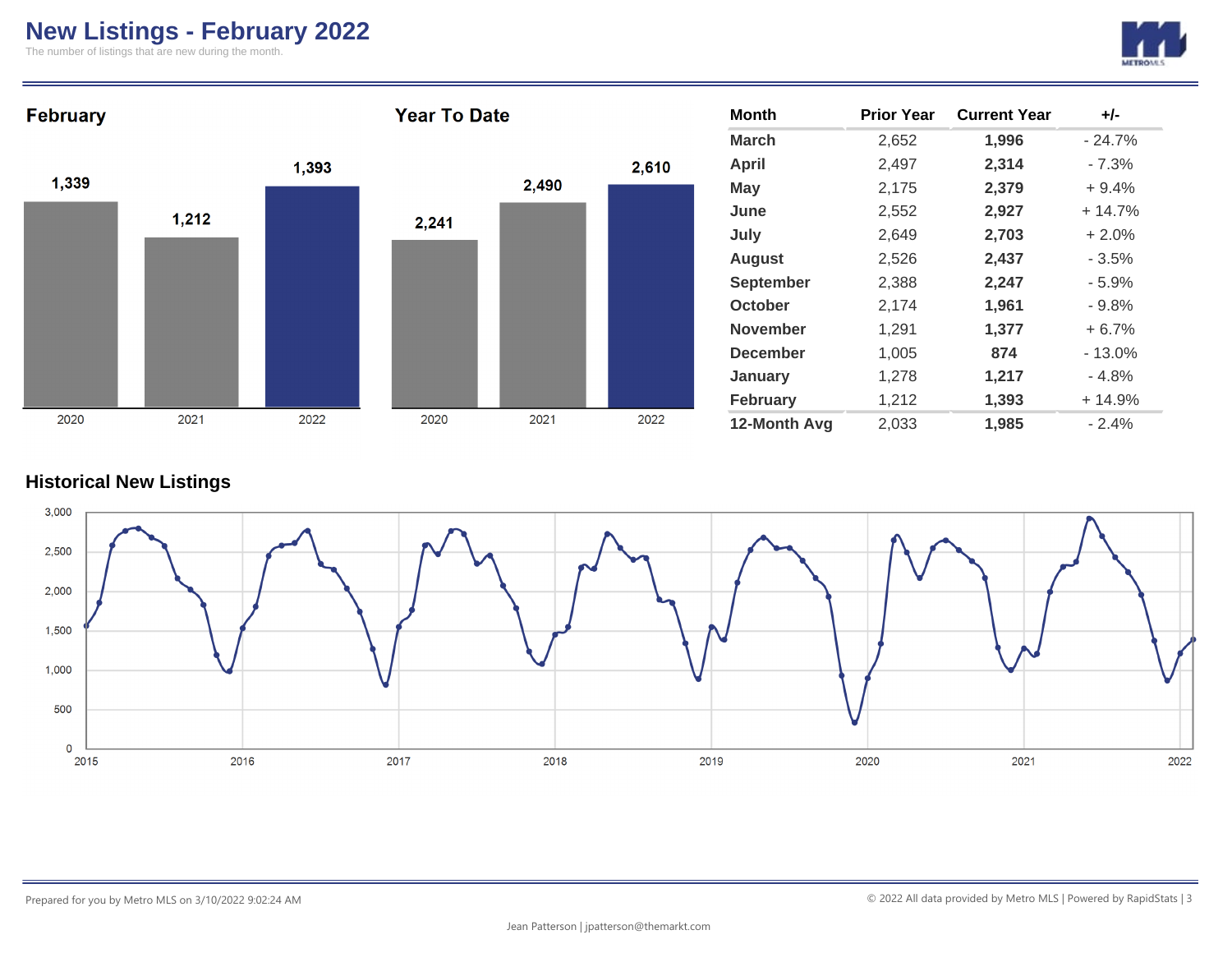# **Pending Sales - February 2022**

The number of listings that are Under Contract at the end of the month.





### **Historical Pending Sales**

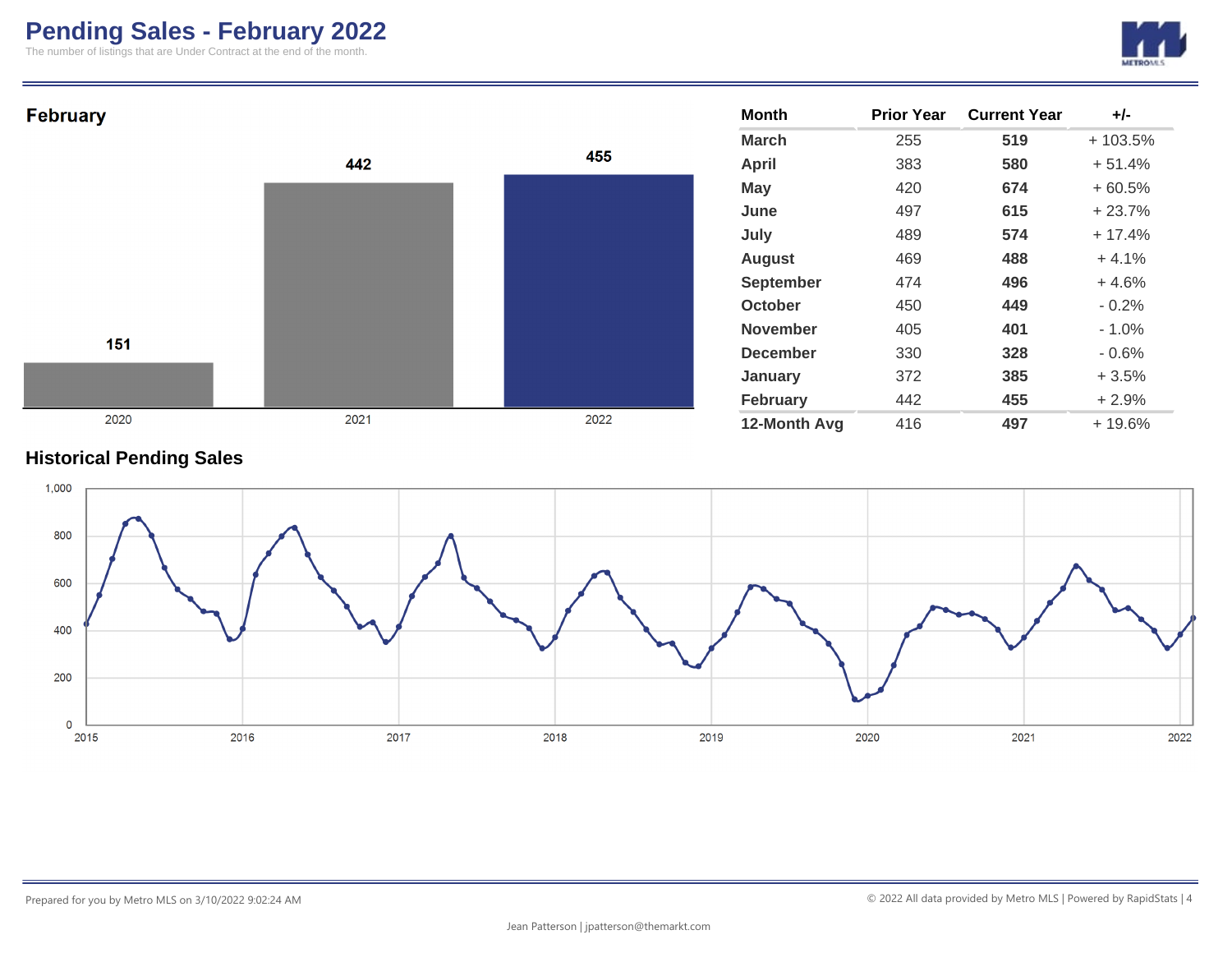## **Closed Sales - February 2022**

The number of listings that closed during the month.





### **Historical Closed Sales**

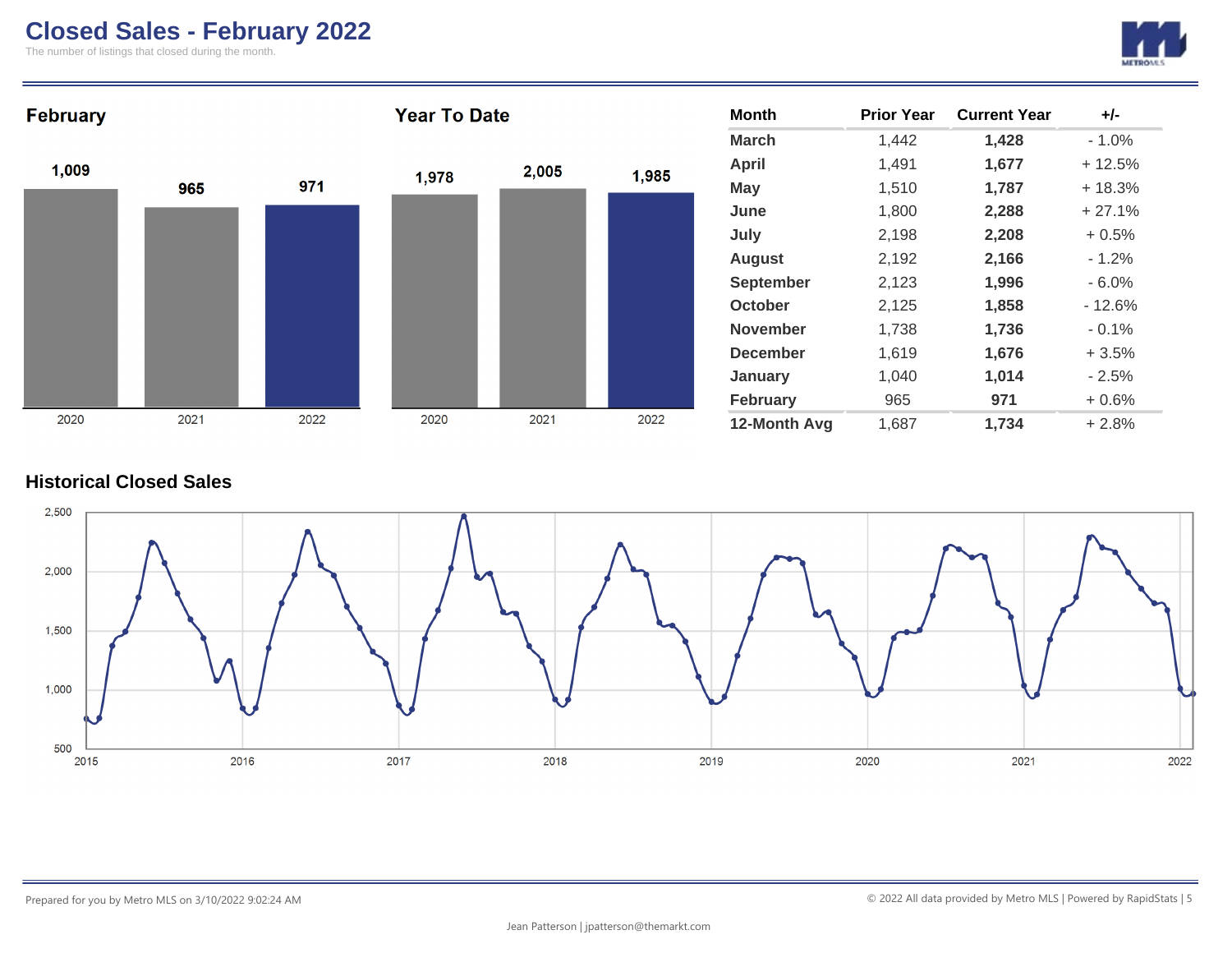# **Days on Market Until Sale - February 2022**

The average Days On Market value for all listings that closed during the month.





### **Historical Days on Market Until Sale**

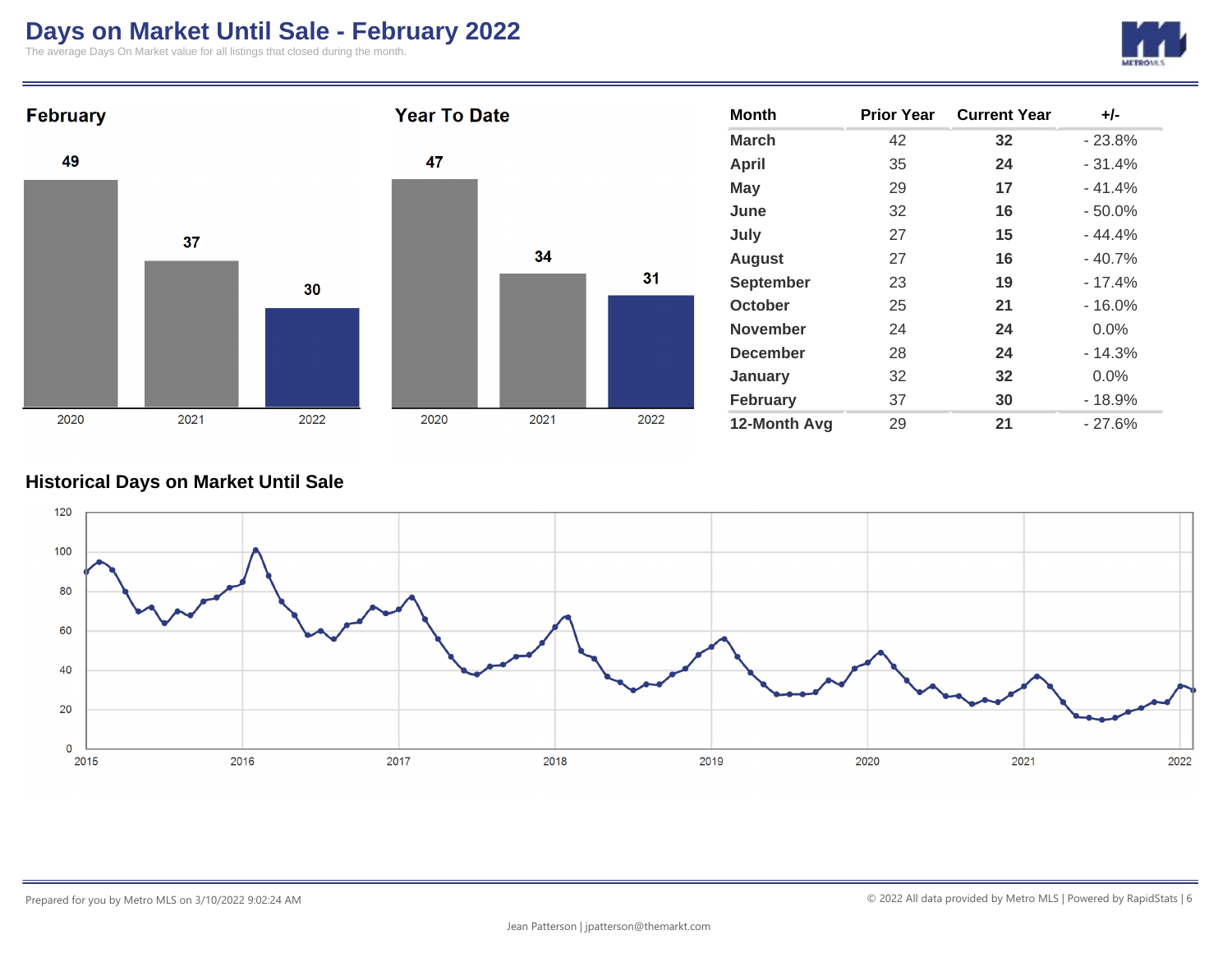### **Median Sales Price - February 2022**

The median sales price of all listings that closed during the month.





### **Historical Median Sales Price**

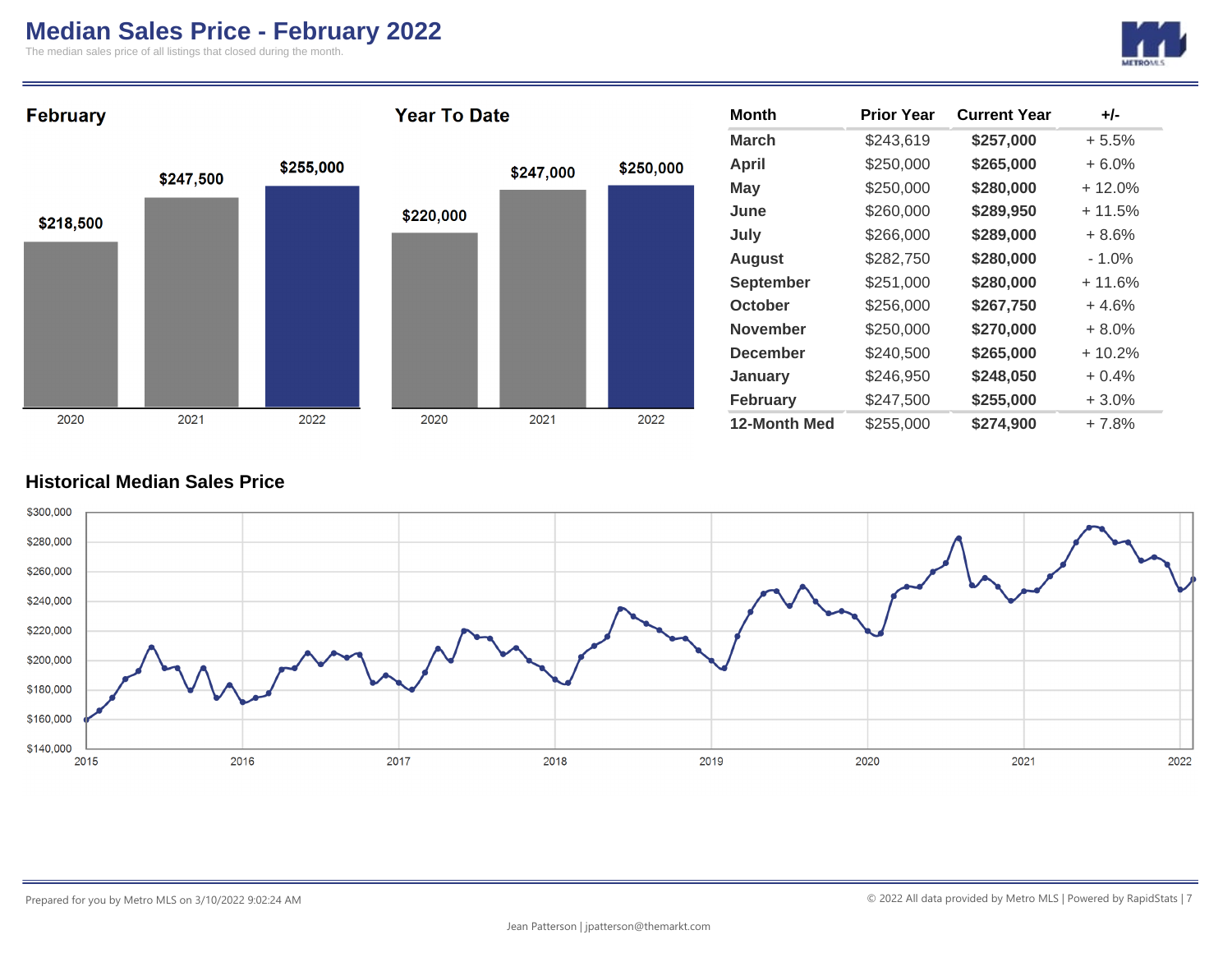## **Average Sales Price - February 2022**

The average sales price of all listings that closed during the month.





### **Historical Average Sales Price**

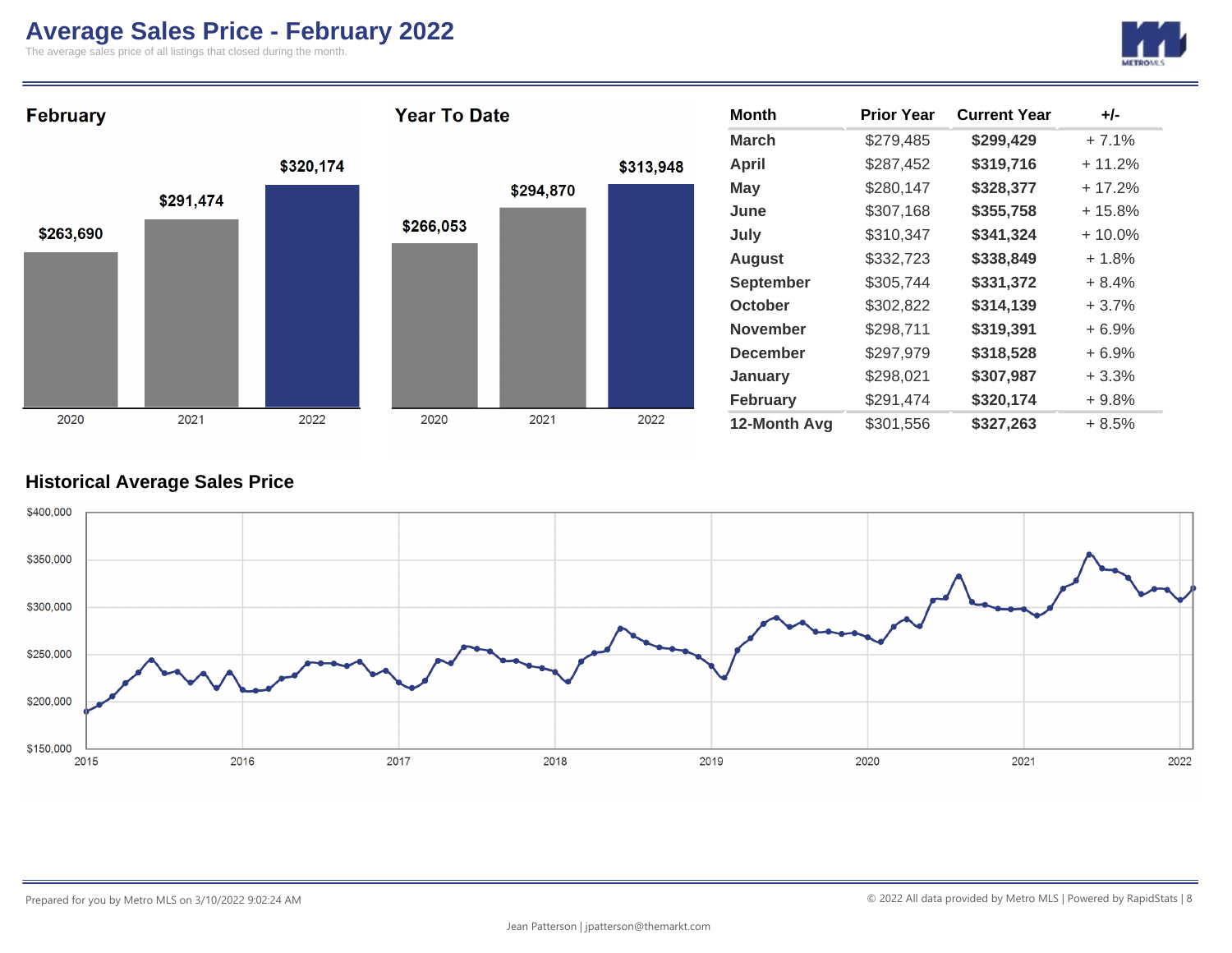# **Percent of Original List Price Received - February 2022**



The average sales to original list price ratio for all listings that closed during the month.



| <b>Month</b>     | <b>Prior Year</b> | <b>Current Year</b> | $+/-$    |
|------------------|-------------------|---------------------|----------|
| <b>March</b>     | 98.9%             | 100.7%              | $+1.8%$  |
| <b>April</b>     | 99.3%             | 102.6%              | $+3.3%$  |
| May              | 99.5%             | 104.1%              | $+4.6%$  |
| June             | 99.5%             | 104.3%              | $+4.8%$  |
| July             | 100.1%            | 103.6%              | $+3.5%$  |
| <b>August</b>    | 100.1%            | 101.9%              | $+1.7%$  |
| <b>September</b> | 99.7%             | 100.5%              | $+0.8%$  |
| October          | 100.0%            | 99.1%               | $-0.8%$  |
| <b>November</b>  | 99.0%             | 98.6%               | $-0.3%$  |
| <b>December</b>  | 98.7%             | 98.6%               | $-0.1%$  |
| January          | 98.2%             | 98.1%               | $-0.1\%$ |
| <b>February</b>  | 99.1%             | 99.7%               | $+0.6%$  |
| 12-Month Avg     | 99.5%             | 101.3%              | $+1.8%$  |

### **Historical Percent of Original List Price Received**

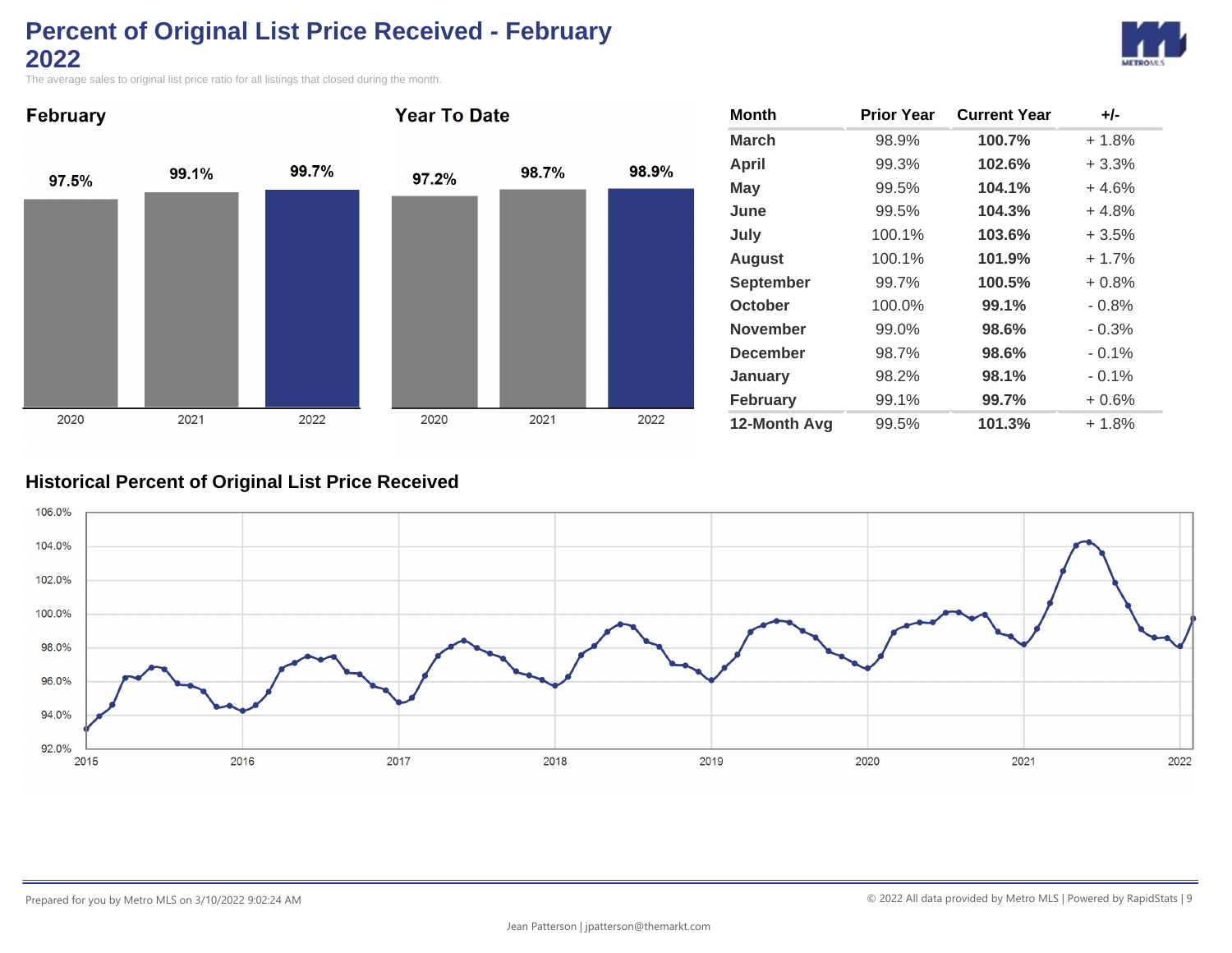## **Inventory of Homes for Sale - February 2022**

The number of listings that are in Active status at the end of the month.





#### **Historical Inventory of Homes for Sale**